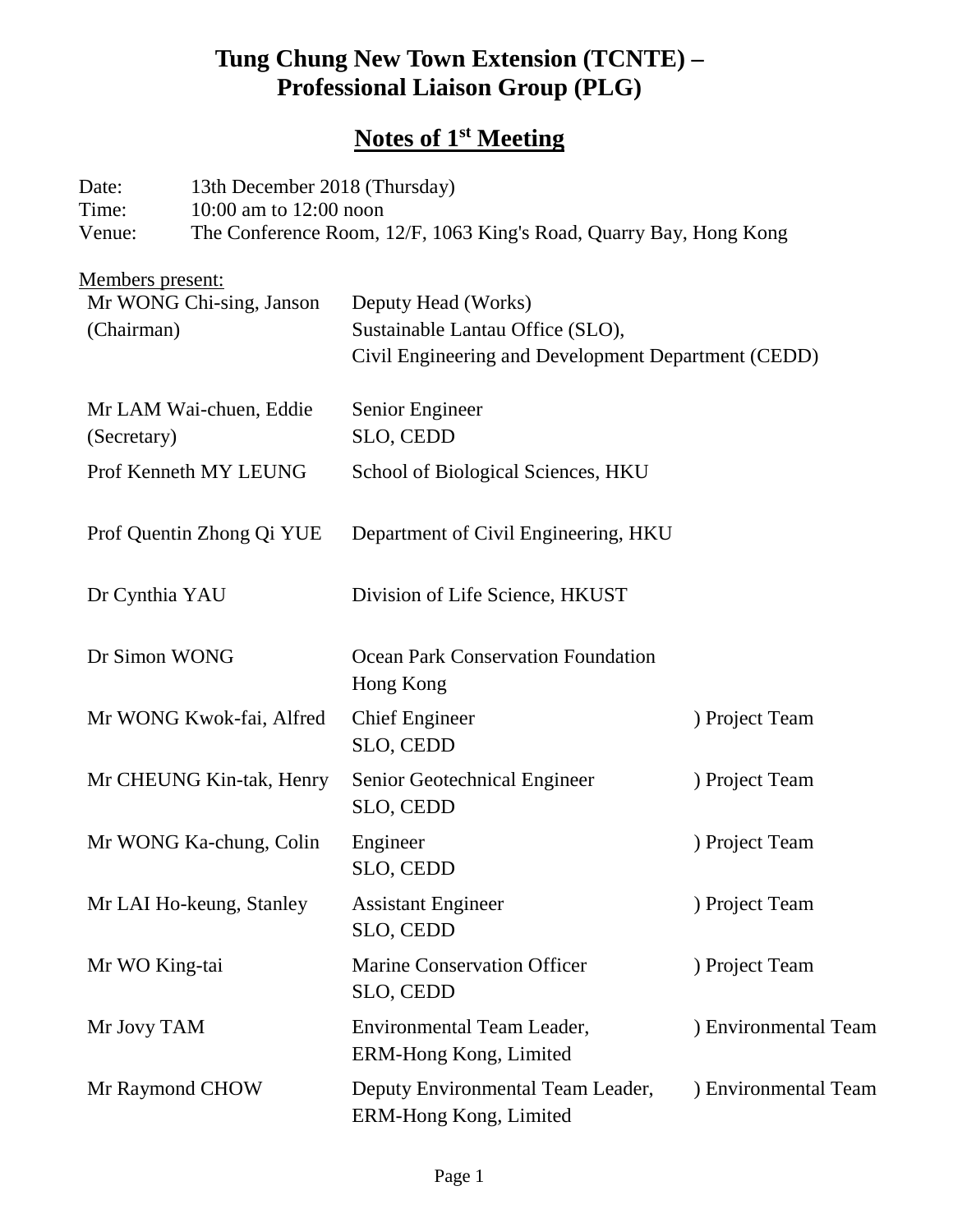| Mr Manuel CHUA                                      | Independent Environmental Checker,<br>Black & Veatch Hong Kong Limited                     | ) Independent<br><b>Environmental Checker</b> |
|-----------------------------------------------------|--------------------------------------------------------------------------------------------|-----------------------------------------------|
| Dr Sarah YAU                                        | <b>Assistant Independent Environmental</b><br>Checker,<br>Black & Veatch Hong Kong Limited | ) Independent<br><b>Environmental Checker</b> |
| Member absent with apologises:<br>Ir Thomas CT CHAN | <b>Environmental Division, HKIE</b>                                                        |                                               |
| In attendance:<br>Ir Eric CHING                     | <b>Environmental Division, HKIE</b>                                                        |                                               |
| Mr Chris HO                                         | Senior Project Engineer,<br><b>AECOM</b> (Asia) Company Limited                            | ) Project Consultant                          |
| Mr Frankie FAN                                      | Principal Resident Engineer,<br><b>AECOM</b> (Asia) Company Limited                        | ) Project Consultant                          |
| Mr Chris CHEUNG                                     | Senior Resident Engineer,<br><b>AECOM</b> (Asia) Company Limited                           | ) Project Consultant                          |
| Mr Anthony YUNG                                     | Senior Resident Engineer,<br><b>AECOM</b> (Asia) Company Limited                           | ) Project Consultant                          |

### **1 Welcome and Introduction Responsible**

1.1 The Chairman welcomed members for attending the first meeting of the PLG. The Chairman introduced the members of the meeting and advised that the purpose of setting up the PLG meeting was to provide the latest information of TCNTE project and collect the member's views regarding environmental issues related to the TCNTE project (the Project).

### **2 Confirmation of Terms of Reference**

2.1 The Secretary introduced the Terms of Reference of the Professional Liaison Group. The Terms of Reference were agreed by all PLG members.

### **3 Presentation**

The Secretary gave a briefing on TCNTE project and provided an overview of the reclamation contract NL/2017/03. The Secretary presented the key environmental designs including deep cement mixing (DCM) method, ecoshoreline, GPS system and reuse of glass cullets for reclamation. The Project Consultant reported the current construction progress and the works forecast in the next six months. Moreover, CEDD would continue to issue Project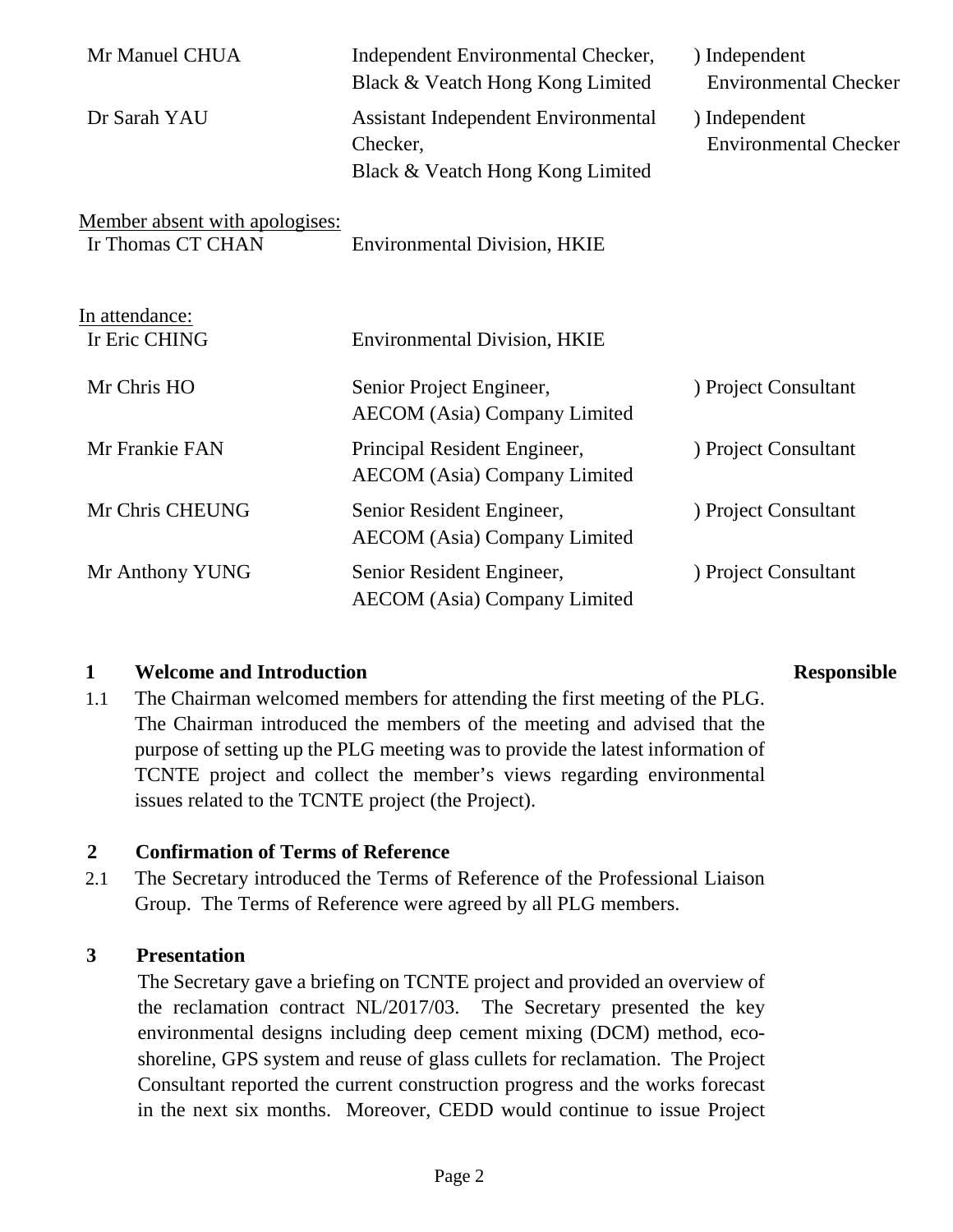Newsletters quarterly for disseminating first-hand project information to the nearby residents to enhance the connection with the local community.

- 3.1 The Environmental Team (ET) introduced the Environmental Monitoring and Audit (EM&A) programme including management organisation, environmental permit and associated documents, and environmental mitigation measures. The ET also reported the past environmental monitoring results including air quality, noise, water quality and ecology and their implementation status. The public could gain access to the environmental monitoring results through the dedicated website.
- 3.2 The ET expounded the complaint handling procedures and reported the details of the complaints received since the commencement of works. If any complaint was received, the ET would formulate additional mitigation measures, if necessary, with the Contractor and review its effectiveness.

### **4 Discussion**

- 4.1 After the presentation, some PLG members raised the following questions and the responses from CEDD/ET/IECT/Project Consultant were summarized below.
	- 1) Ecology
		- (a) Possibility of constructing a bathing beach along the new foreshore CEDD responded that the nearby water quality was unfavourable for the purpose of swimming and the land use of the shore had been gazetted in 2015 under the Foreshore and Sea-bed (Reclamations) Ordinance.
		- (b) Any action and limit levels defined for the soft shore ecological monitoring

The ET responded that the result of ecological survey would be influenced by seasonal variation and there were no action and limit figures specified in the EM&A manual. In case of any significant reduction in terms of the numbers of individuals of species, the ET would report and discuss such circumstances to the Environmental Protection Department.

(c) Criteria of action and limit levels for horseshoe crab monitoring

A member suggested establishing quantitative survey for recording the death rate of horseshoe crab. The member added that the ratio of live and dead horseshoe crabs might help reveal the non-natural mortality and subsequently the potential implications arising from the Project. The ET explained that the horseshoe crabs would continue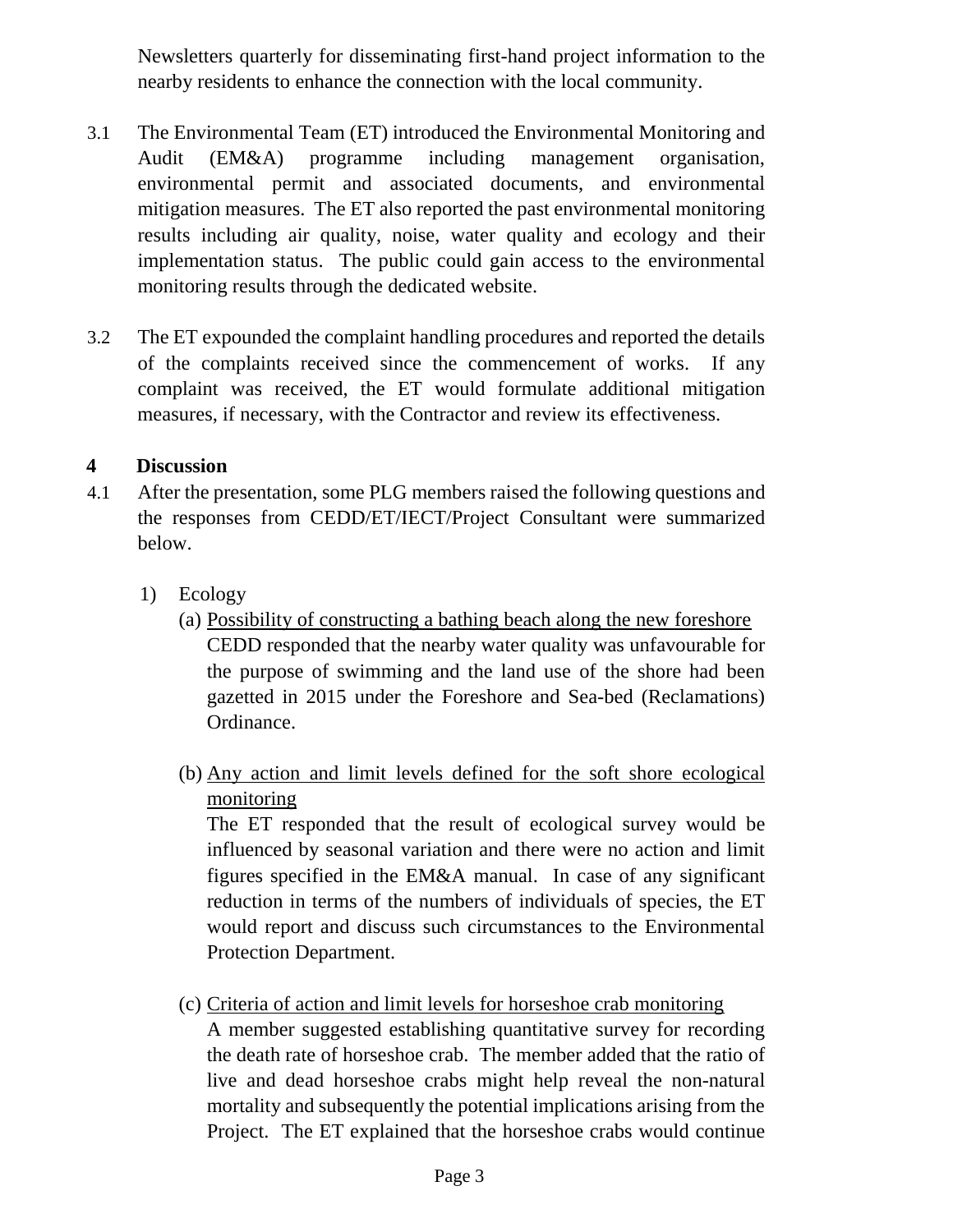to molt and grow. Hence, based on the body cell alone, it would be difficult to identify whether the horseshoe crabs were actually dead or molted.

(d) Any benchmark for the action and limit levels of ecological monitoring

A member opined that adding a benchmark, say 30% difference, could serve as an objective triggering point for further investigation. The ET explained that the soft shore ecology would be influenced by numerous external factors. Notwithstanding, the ET could consider the suggestion by analysing the ecological data to review the criteria of action and limit levels but the adoption of any criteria would be subject to the agreement with EPD.

(e) Monitoring frequency of seagrass beds and types of intertidal assemblages

The ET reported that reference had been made to the EIA reports of nearby projects on ecological survey frequency and the currently adopted monitoring frequency was considered appropriate. The ET added that, in addition to seagrass beds and horseshoe crab, quantitative transect surveys were conducted to record the intertidal assemblages, including bivalves, chitons, crabs and gastropods.

(f) Any existence of pipefishes during the ecological survey

The ET responded that there was no pipefish survey conducted in the soft shore ecological survey under EIA requirements and no pipefish was observed during the ecological survey under EM&A programme.

(g) Any monitoring of seagrass beds at San Tau

The ET replied that ecological monitoring at San Tau was not required under EM&A manual. The ET supplemented that the reason might be due to that San Tau was located far away from the reclamation area. Despite, ecological monitoring was conducted at Tung Chung Bay and Tai Ho Wan. Nevertheless, for monitoring purpose, the Chairman noted the member's suggestion and would discuss with the ET if there would be any additional benefit on the monitoring.

CEDD/ET

(h) Potential loss of marine species and benthic communities arising from the project

The Project Consultant responded that the survey was conducted in EIA stage and the relevant records would be provided for member's information.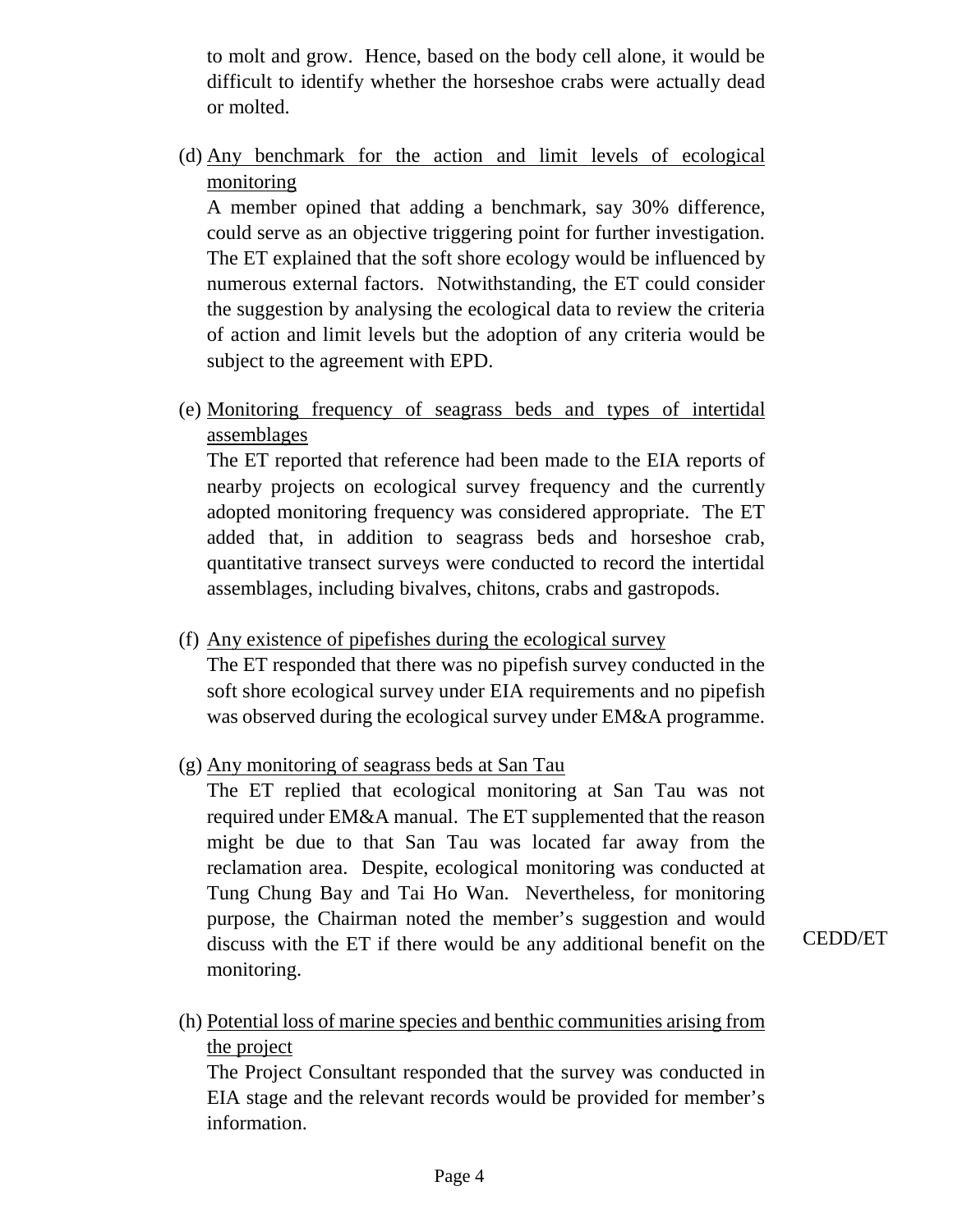[Post-meeting notes: The impact evaluation for marine ecology due to the Project was discussed in Section 9.7 of EIA Report AEIAR-196/2016, which was available at the following website: [https://www.epd.gov.hk/eia/english/alpha/aspd\\_652.html.](https://www.epd.gov.hk/eia/english/alpha/aspd_652.html)]

(i) Any blockage of the existing outlets at Tai Ho Wan due to the reclamation works CEDD responded that the existing outlets would be extended so as to

maintain the tidal current exchange.

(j) Possible installation of permanent water gauges for sedimentation monitoring

The ET responded that sedimentation rate was monitored by surveying technique, which could provide more accurate survey data than permanent water gauge.

- 2) Water Quality
	- (a) Design of the opening of perimeter silt curtain

The ET replied that the opening was a necessary entrance to facilitate marine transportation. The overlapping length of silt curtains complied with the Silt Curtain Deployment Plan, which had been approved by EPD. Moreover, the opening would be closed after works in order to prevent dolphins, if any, inadvertently entering the works area.

(b) Location of leading seawall

The Project Consultant showed the location of leading seawall, which at least 200m long was required for all reclamation filling works to be carried out.

(c) Influence on water quality due to potential sediment plume created by vessels movement

The ET explained that good site management practices had been adopted, e.g. vessel speed limit and vessel trip controls. The ET reported that no project related exceedance was recorded and the silt curtain was effective to confine any sediment plumes within the works area.

(d) Number of non-project related vessels around the site

The Project Consultant replied that the travelling routes of all projectrelated marine vessels had been recorded and were all complied with the approved Works Vessel Travel Route Plan. Non-projects related vessels would travel through the Tung Chung Buoyed Channel. The Project Consultant reported their observation that the number of non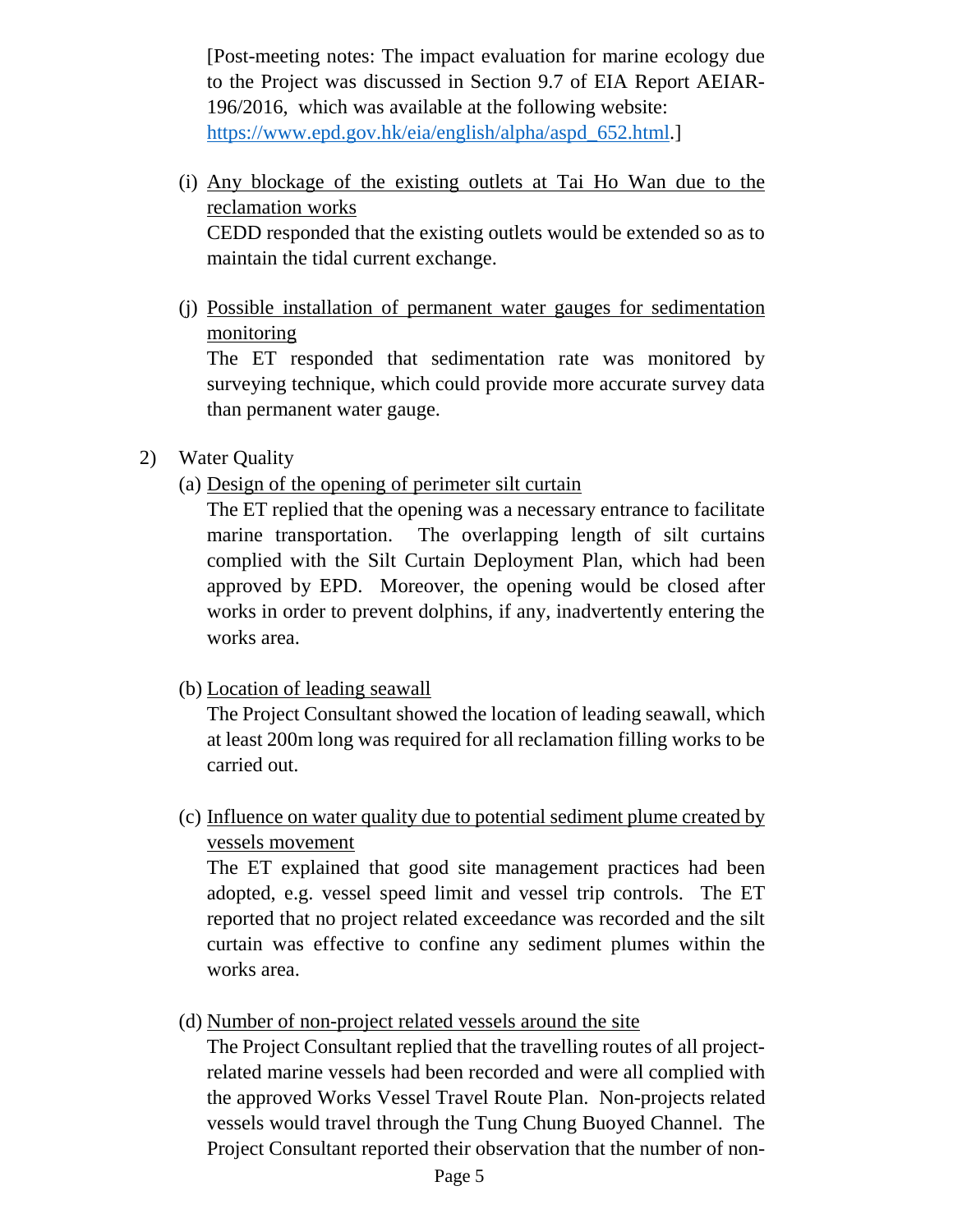project related vessels using Tung Chung Buoyed channel was relatively small.

(e) Ad-hoc water sampling upon receiving complaint

The ET responded that, according to the EM&A Manual, the water quality monitoring was conducted three times a week and the monitoring frequency of water quality was considered to be sufficient for complaint investigation purpose. If the complaint was valid and revealed to be project-related, additional mitigation measures, if necessary, would be proposed in accordance with the EM&A manual.

- 3) Waste Management
	- (a) Security of GPS devices for tracking the travelling route of dump trucks

The Project Consultant responded that GPS devices were securely fixed on dump trucks. The ET supplemented that portable GPS devices with locking system would be installed if the dump trucks were deployed temporarily for materials transportation by the Contractor. The Surveillance Team of ET would also conduct surveillance checks in order to prevent illegal dumping.

(b) Possible reuse of C&D materials and the surplus for surcharge

The Project Consultant reported that inert C&D materials and surplus for surcharge would be reused on-site during whole construction phase so as to minimize offsite disposal.

- 4) Noise
	- (a) Noise complaint received during the restricted hours

The Project Consultant responded that some construction works would be carried out during the restricted hours but it would be in full compliance with the Construction Noise Permit (CNP). The ET supplemented that individual investigations were carried out for each complaint and the recorded noise levels so far were all within the statutory requirements. The ET further responded that noise monitoring during the restricted hours was not required under the conditions of the CNP and the Contractor had implemented a permitto-work system to ensure that the numbers of powered mechanical equipment in operation would meet the requirements of approved CNP.

5) Eco-shoreline (a) Selection of locations for different types of eco-shoreline